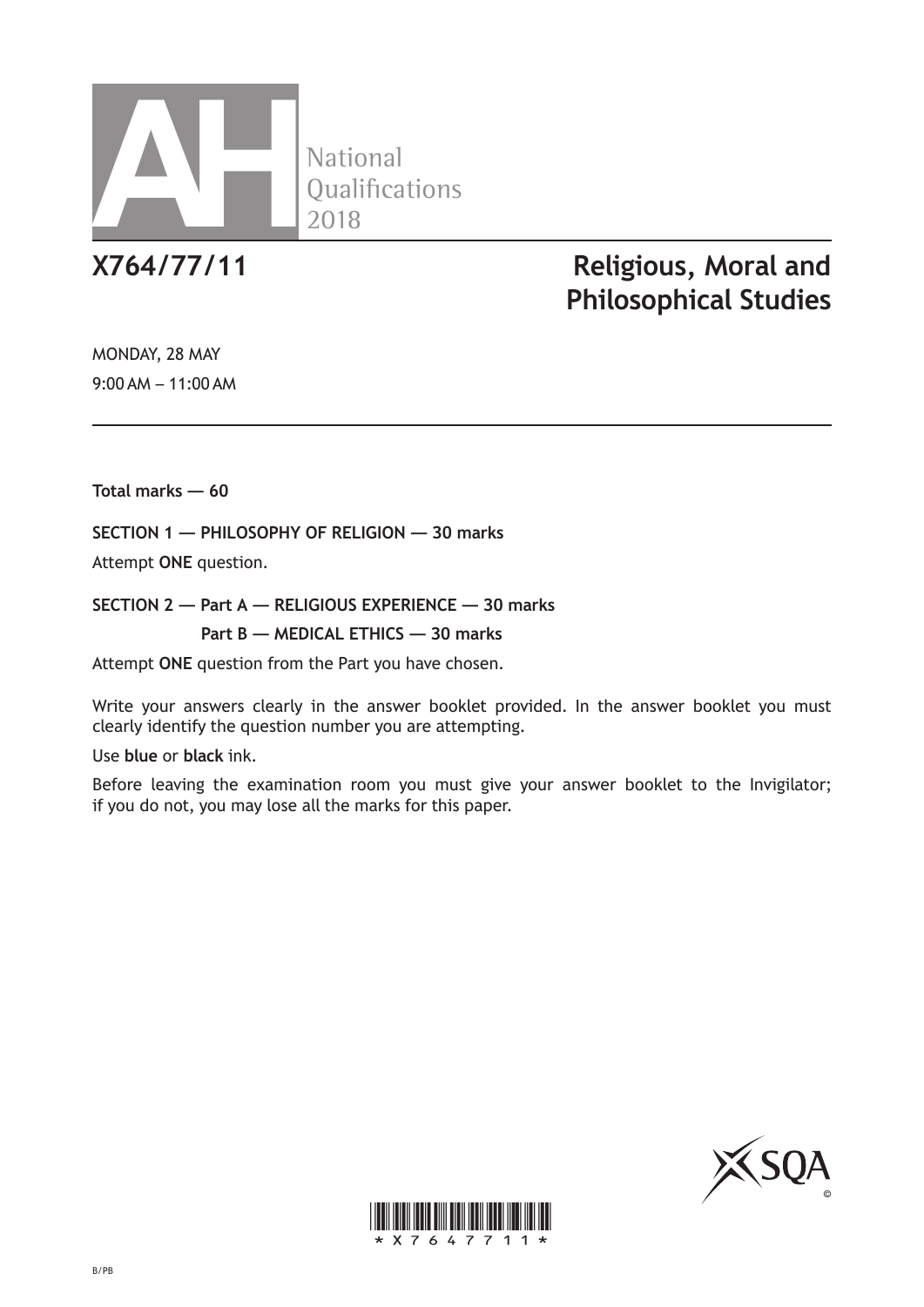## **SECTION 1 — PHILOSOPHY OF RELIGION — 30 marks**

## Attempt **ONE** question.

| 1. "It is unreasonable to presume God's existence." |    |
|-----------------------------------------------------|----|
| Discuss.                                            | 30 |
|                                                     |    |
| 2. "The universe shows evidence of a designer."     |    |
| To what extent can this statement be supported?     |    |
|                                                     |    |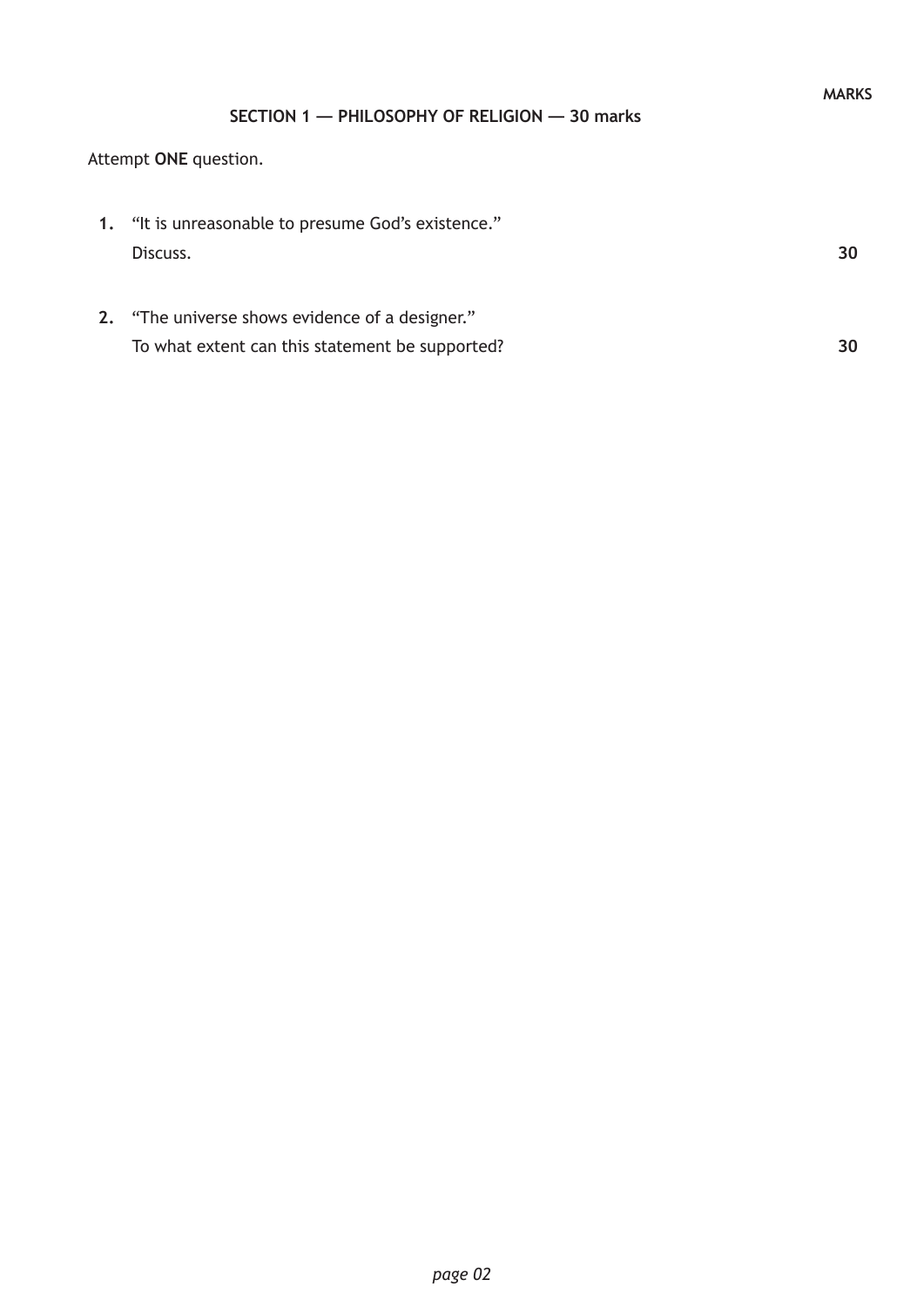#### **SECTION 2 — 30 marks**

#### **Part A — RELIGIOUS EXPERIENCE**

**Attempt this Part if you have studied Religious Experience.**

Attempt **ONE** question.

- **3.** "Religious experience cannot be defined." Discuss. **30**
- **4.** To what extent does psychology disprove religious experience?

**30**

**[Turn over for next question**